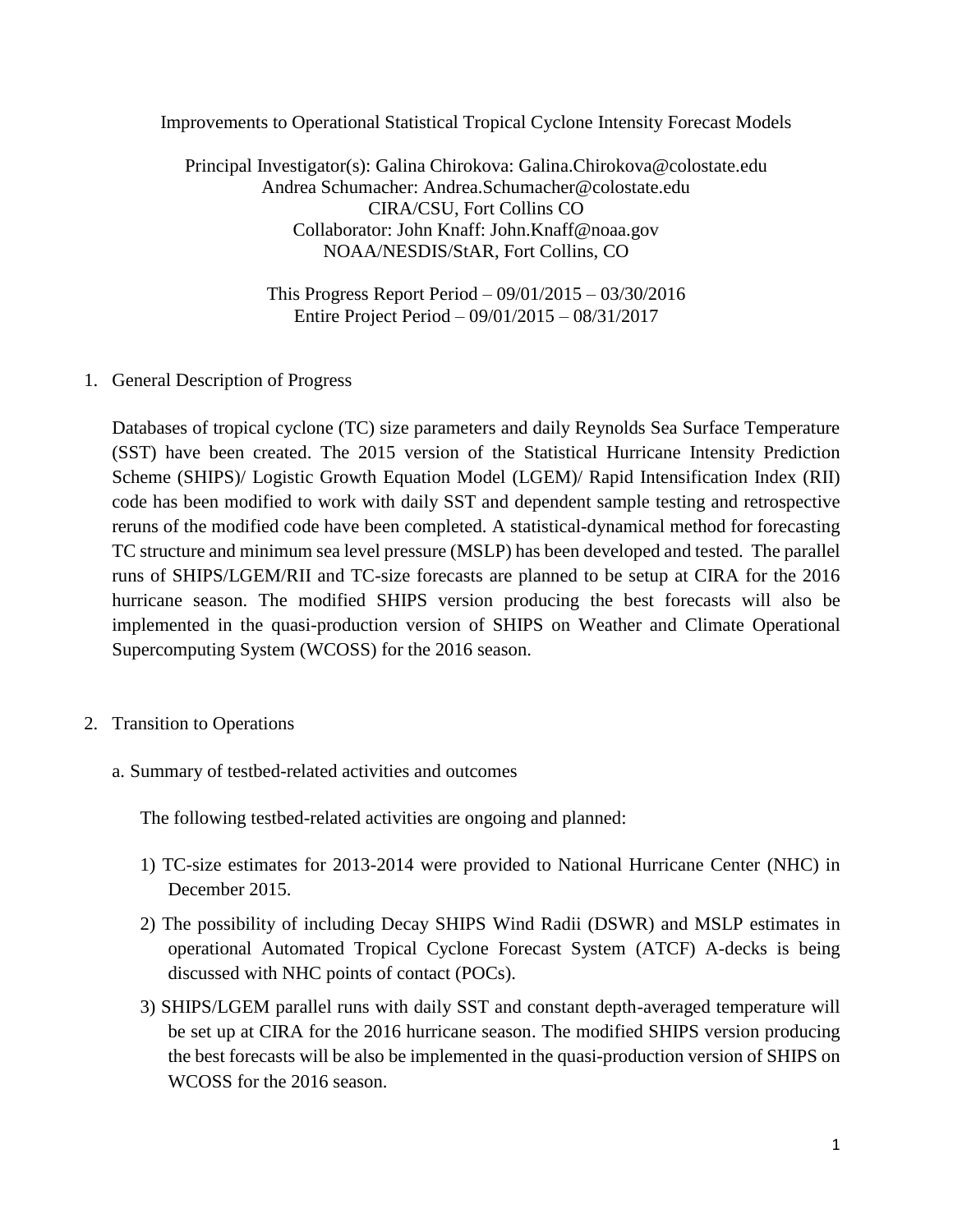b. What was transitioned?

The transition to operations for this project is scheduled at the end of Year 2 (see item e below). However, some minor computer bugs in the SHIPS/LGEM/RII processing were identified in the course of this work, and will be corrected in the 2016 operational version of the NHC guidance suite on WCOSS.

c. TRL\* current vs. start of project

The start of project was TRL3, current level is TRL5.

d. Lessons learned

The project is on schedule and all milestones have been completed as planned. Independent testing on limited number of cases showed larger biases that expected for DSRW TC-size estimates. These biases will be addressed and corrected is possible.

- e. Next steps future plans
	- i. Has it been approved for transition yet? Plans for future transition?

The transition to operations for this project is scheduled at the end of Year 2, in summer of 2017, if accepted by NHC. The project is on schedule and both the upgraded SHIPS/LGEM/RII code and new TC-structure forecast code will be ready for operational transition by summer 2017. The timing of the final transition will depend on the availability of NHC Technology and Science Branch (TSB) resources.

- 3. Milestones
	- a. Completed

## **1) Create databases of TC size parameters and daily Reynolds SST (Oct 2015)**

TC size parameters were calculated from the most recently collected infrared (IR) imagery in the CIRA TC IR image archive. These were used to create an independent variable (the normalized temporal variation of TC size) for the Atlantic, East/Central Pacific, Western North Pacific and Southern Hemisphere TC basins.

The database of daily Reynolds Sea Surface Temperature (DSST) with daily 0.25° resolution (Reynolds at al., 2007) has been created. Data in NetCDF format have been downloaded from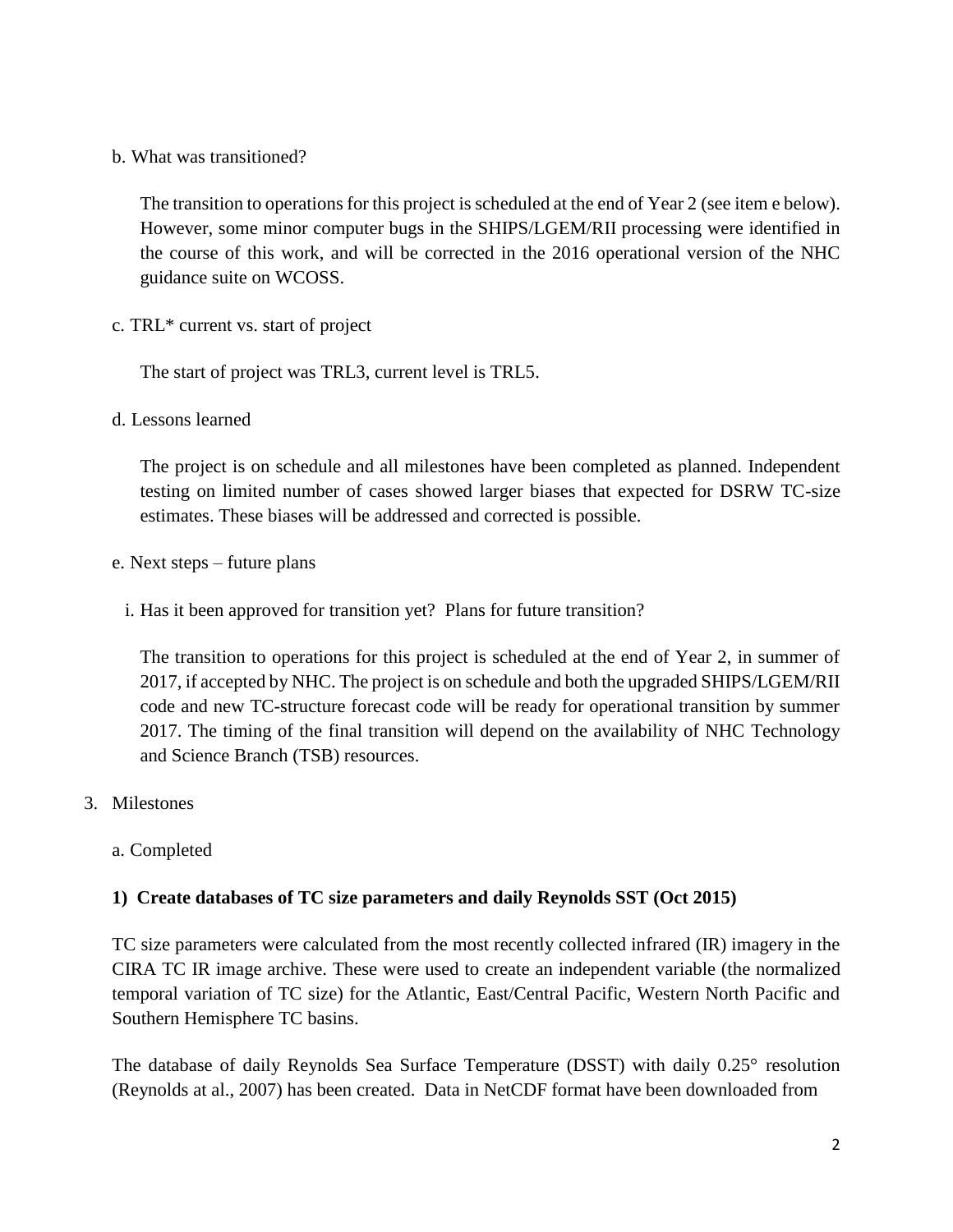[ftp://eclipse.ncdc.noaa.gov/pub/OI-daily-v2/NetCDF/.](ftp://eclipse.ncdc.noaa.gov/pub/OI-daily-v2/NetCDF/) Python and FORTRAN code has been developed for downloading, reading, and interpolating data. Weekly Reynolds SST (RSST) are provided with missing and land values filled. DSST, however have missing values, land, and ice values. These missing values were filled using very simple nearest neighbor interpolation scheme. The purpose of that interpolation is to simplify further processing and to make the dataset independent of the specific land mask used. Finally, interpolated data were converted to the ASCII data format that is currently used for the RSST data used by the operational SHIPS/LGEM models. All available data, from 1981 to 2016 were processed. That allowed for the creation of data for the full time period used by the SHIPS developmental database, currently 1982 - 2015.

## **2) Modify SHIPS code to use daily, 0.25° Reynolds SST (Nov 2015)**

The most current, 2015 version of the SHIPS/LGEM code has been modified to use daily, 0.25° Reynolds SST. The new variable, observed SST, together with the flag to use either weekly or daily SST, has been added to the code. In addition, necessary modifications have been added to the code to make sure SST data are processed in a consistent manner by different pieces of the code. Multiple test runs, including several reruns for the years 2004 - 2015 have been completed to make sure that the code has not been broken by the additions and produces the same results as before while using weekly SST data. It is not possible to make reruns prior to the year 2004 because full model forecast data are not available prior to 2004.

## **3) Adapt SHIPS statistical code to predict storm structure (Dec 2015)**

Using the TC size database, the independent variable ( $\Delta F_{RS}$ ; the change of normalized TC size from the initial time) was used to create separate linear regression models to predict  $\Delta F_{RS}$  in the Atlantic, East/Central Pacific, Western North Pacific and Southern Hemisphere TC basins. Findings suggest that other than SST, potential intensity and initial intensity, which suggest that storms generally grow over warm and warming SSTs, the most important environmental factors are mid-level moisture  $(+)$ , initial size  $(-)$ , and divergence at 200 hPa  $(+)$ , sign of the relationship provided in the parentheses. Average storm latitude also is important for TC growth.

The FORTRAN code has been written that 1) applies the multiple regression coefficients to predict ΔFR5 from SHIPS large-scale diagnostics and the advisory information and Decay SHIPS/SHIPS (DSHP/DSHA ATCF tech names) track and intensity forecasts, 2) uses the SHIPS intensity forecast, associated track forecast, and the initial wind radii and estimates the parameters associated with a modified Rankine vortex, 3) creates wind radii estimates from the vortex information, and 4) estimates the MSLP based on the intensity, wind radii, motion, and latitude. The methodology of how estimates of TC size (R5) which are created by combining forecasts of  $\Delta$ FR5 with forecasts of intensity, and the initial TC size (R5(t=0)), can be used to construct the modified Rankine vortex used in the work can be found in Knaff et al. (2016).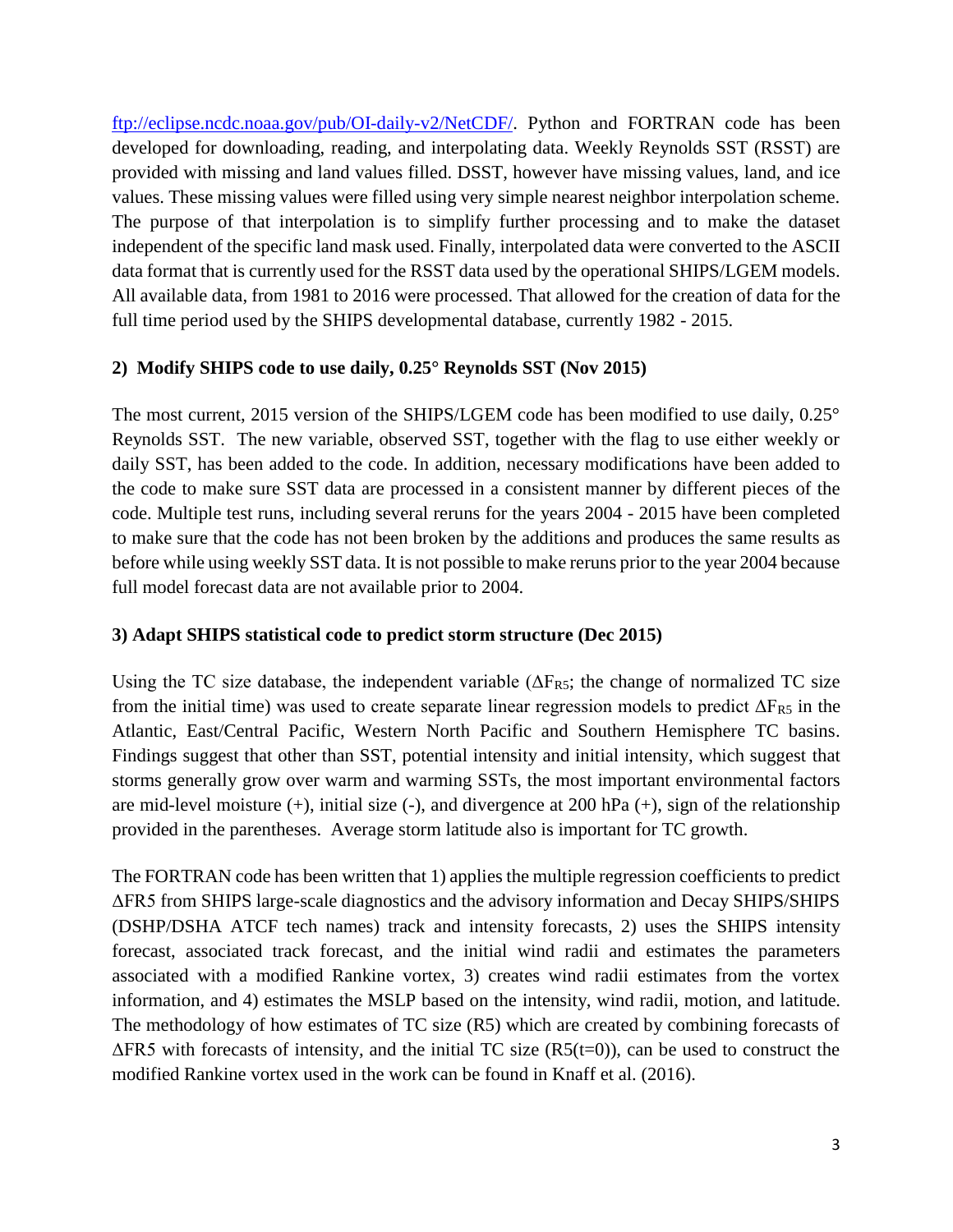Results of independent forecasts for the Atlantic and East Pacific (2013 - 2014) were presented at the Interdepartmental Hurricane Conference (IHC) on 15-17 March in Miami, Florida. An example of the output displayed using the web ATCF and a lot of help from C. R. Sampson (Naval Research Laboratory) is shown in Figure 1. No validation of MSLP has been done at this time.



*Figure 1: Example of DSWR wind radii forecasts for Hurricane Edouard (2014) initialized on 12 September 00 UTC.*

Scripts that collect real-time SHIPS forecasts in the Atlantic, East/Central Pacific, Western North Pacific and Southern Hemisphere TC basins, apply this FORTRAN code, and create forecasts in the ATCF format (ATCF tech name DSWR) have been developed and are running at CIRA. We have begun the coordination with NHC (M. DeMaria, M. Bozeman, C. Mattocks) to get these experimental forecasts in the real time ATCF A-decks.

# **4) Run SHIPS dependent sample statistics for the years 2005-2013 and complete retrospective SHIPS runs with daily SST (Jan 2016)**

1) SHIPS dependent sample statistics runs for the years 1982 - 2014 have been completed. The dependent sample statistic tests are conducted using model analysis rather than forecast fields. The SHIPS diagnostic files for the years 1982 - 2014 for the Atlantic and East Pacific basins have been created, and DSST data for each case have been added to these files. New coefficients for both SHIPS and LGEM for use with DSST were developed from multiple regression. Interestingly, it was found that in approximately 70% of the cases' daily SST along the storm track is colder than weekly SST. One possible explanation is that the SST is cooled by the winds ahead of the storm, and weekly SST are most of the time too old to capture that effect.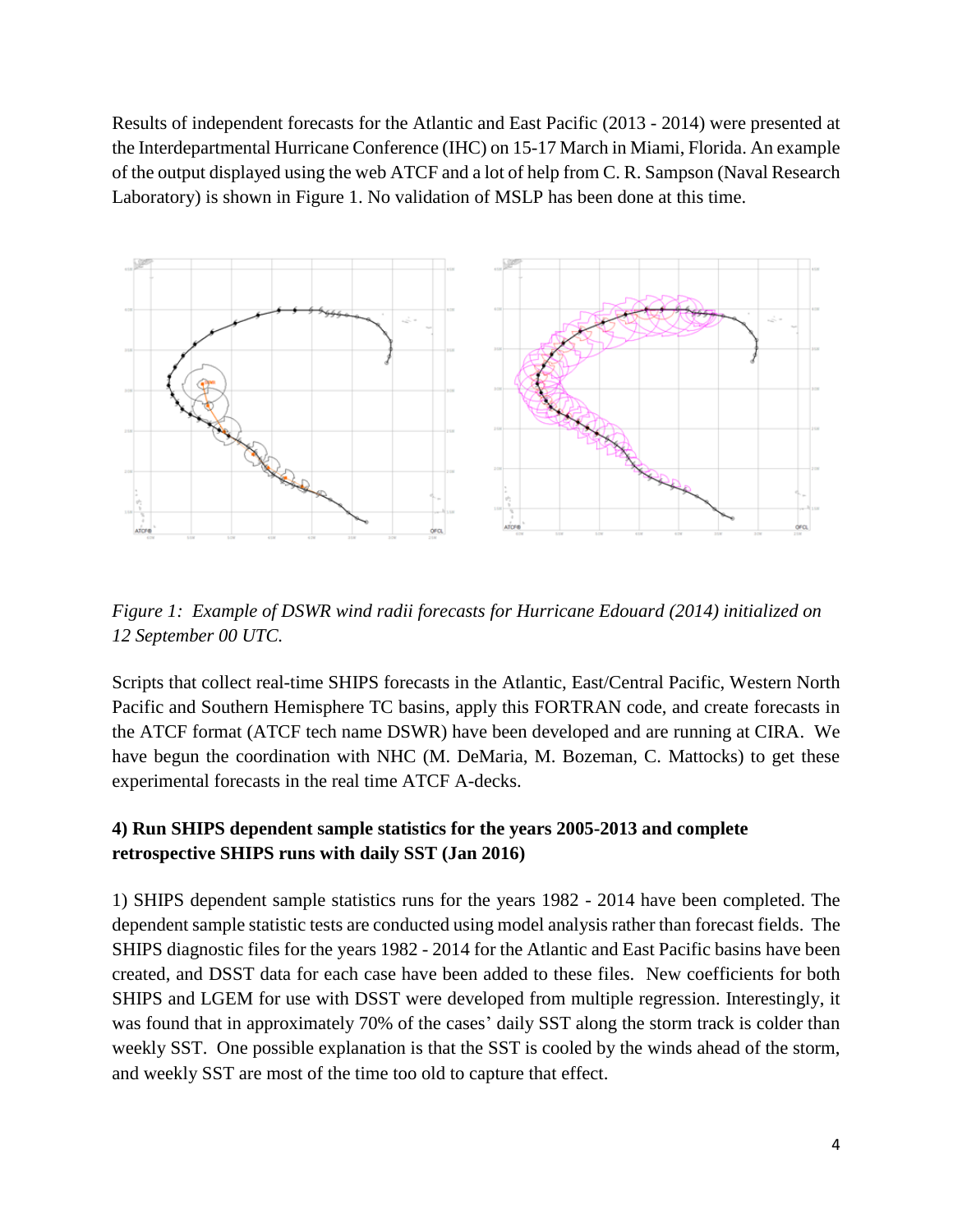2) Retrospective runs of SHIPS/LGEM with new coefficients have been completed for Atlantic (AL) and East and Central Pacific (EP and CP) basins. Figure 2 shows mean absolute errors (MAE) for the results of the run with new coefficients using dependent data for 2004 - 2014. For SHIPS for both AL and EP there are no significant changes in MAE. The same is true for LGEM in the AL. The most interesting result here is the LGEM forecast improvement for the EP, with almost 4% improvement for 108 - 120 hr forecast times. There are only a very small number of CP cases available, but these data are shown for completeness. Biases are slightly improved for SHIPS for both AL and EP, and for LGEM for EP (not shown).



*Figure 2. MAE for retrospective SHIPS/LGEM runs for 2004-2014, using coefficients derived for daily SST based on the 1982-2014 dependent sample statistics. Percent improvement is shown for the updated model (Run 39) with daily SST relative to the baseline model with weekly SST and old coefficients (Run 31).*

Retrospective runs for the independent 2015 data show similar results, with most significant MAE improvement for LGEM for the EP (Figure 3, upper). Most of the biases are slightly improved for short-time forecasts (up to 72 hours), but AL biases are getting worse after 72-96 hours (Figure 3, lower). The effect of using daily SST has been also evaluated by looking at individual storms from 2015 season. The results were consistent with the overall statistics. For example, it was found, that for Hurricane Blanca, ep022015, there is no significant improvement. Slight improvement in both MAE and biases were found for Hurricane Patricia, ep202015, the strongest AL/EP storm on record. These improvements, however, were relatively small compared to the overall forecast errors for that case.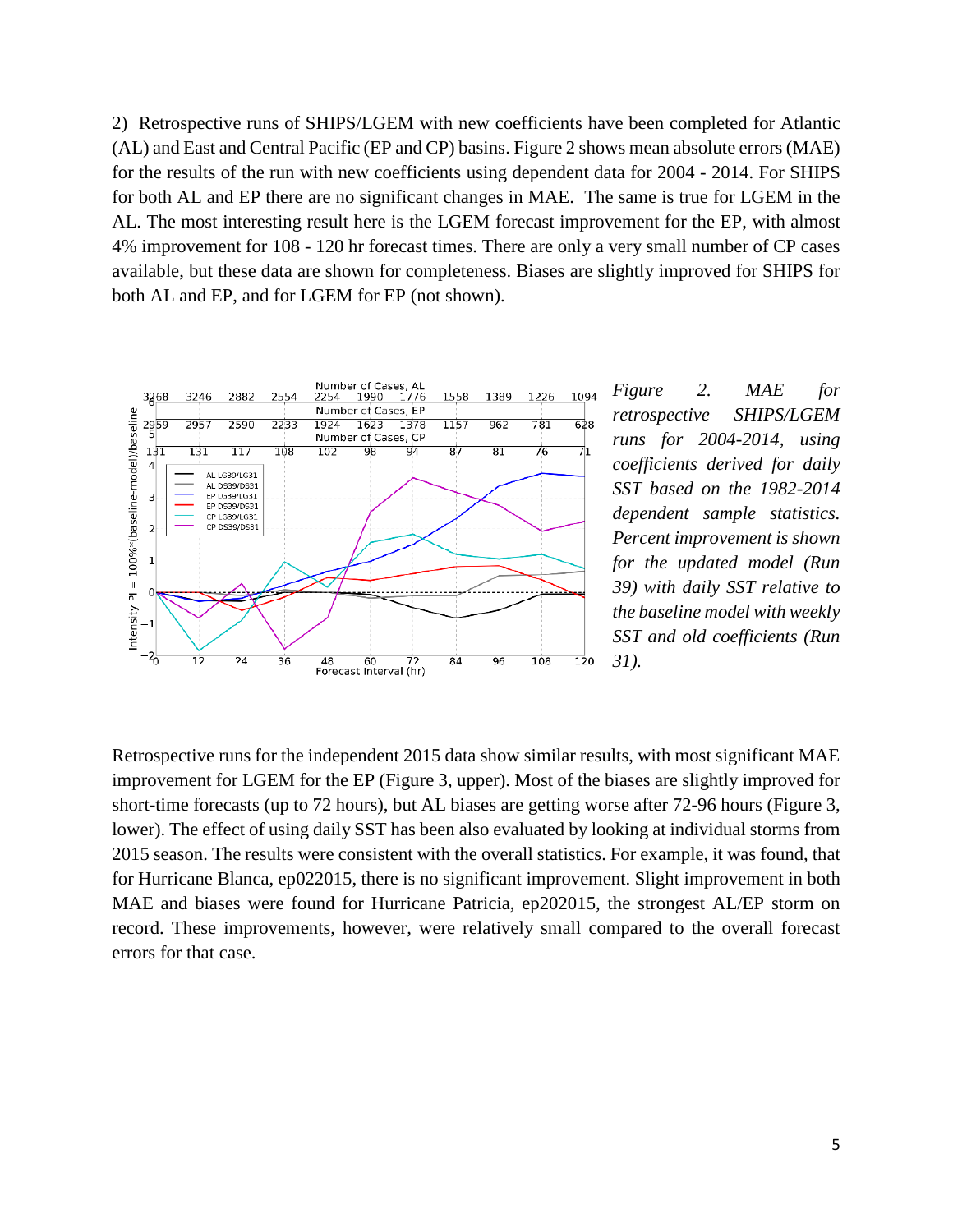

*Figure 3. MAE (Left) and bias (Right) for retrospective SHIPS/LGEM runs for independent 2015 data, using coefficients derived for use with daily SST based on the 1982- 2014 dependent sample statistics. Percent improvement is shown for the updated model (Run 39) with daily SST relative to the baseline model with weekly SST and old coefficients (Run 31).*

3) The next step will be to use daily SST to add ocean depth-averaged temperature to SHIPS/LGEM, which is a better estimate of ocean-TC interaction than ocean heat content (OHC), as described by Lin (2013) and Price (2009). The depth-averaged temperature can be estimated as

$$
T_{\overline{d}}(x, y) = \frac{1}{d} \int_{-d}^{0} T_i(x, y, z) dz,
$$

where *d* is the depth of vertical mixing caused by TC. Preliminary dependent sample tests using 2005 - 2013 data show that including depth-averaged temperature assuming constant mixing depth should result in up to 3.8 % forecast improvements for SHIPS (see Figure 4). In the second year, the mixing depth for calculating depth-averaged temperature will be parameterized as a function of basic storm parameters such as translational speed and latitude.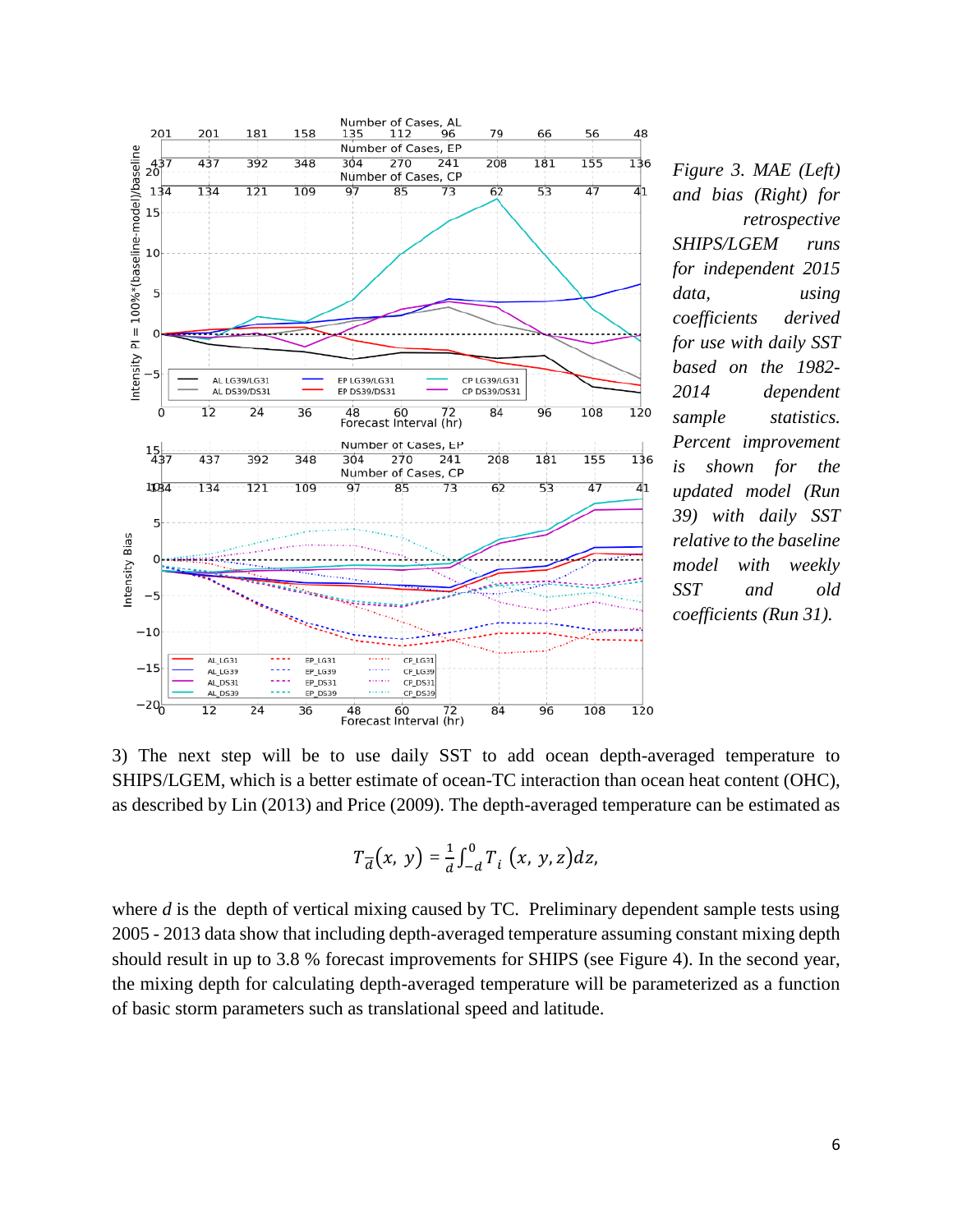

*Figure 4. Results of the dependent sample statistics for SHIPS using 2005 - 2013 constant depth depth-averaged temperature for Atlantic (left) and East and Central Pacific (right) basins. These results show that use of temperature averaged over the upper 50 m of the ocean could result in up to 3.8 % MAE improvement for Atlantic and up to 3 % improvement for East Pacific basin.* 

#### **5) Present year 1 results at IHC and gather feedback (Mar 2016)**

G. Chirokova (PI) presented a talk at the IHC (listed in presentations section). In addition, G. Chirokova and J. Knaff discussed project progress with Christopher Landsea and Daniel Brown. It was suggested that the effect of the radius of maximum winds (RMW) on the RII may be investigated to complement the part of the project related to the addition of TC size forecasts to SHIPS/LGEM. This will be investigated if time permits.

b. Not completed

**- None**  i. Reasons ii. Mitigation plan

- 4. Publications
	- a. Journal articles published\*\*
		- Knaff, J.A., C. J. Slocum, K. D. Musgrave, C. R. Sampson, and B. R. Strahl, 2016: Using routinely available information to estimate tropical cyclone wind structure. *Mon. Wea. Rev*., **144**:4, 1233-1247. DOI: http://dx.doi.org/10.1175/MWR-D-15-0267.1
	- b. Journal articles in process (what stage?)

- None -